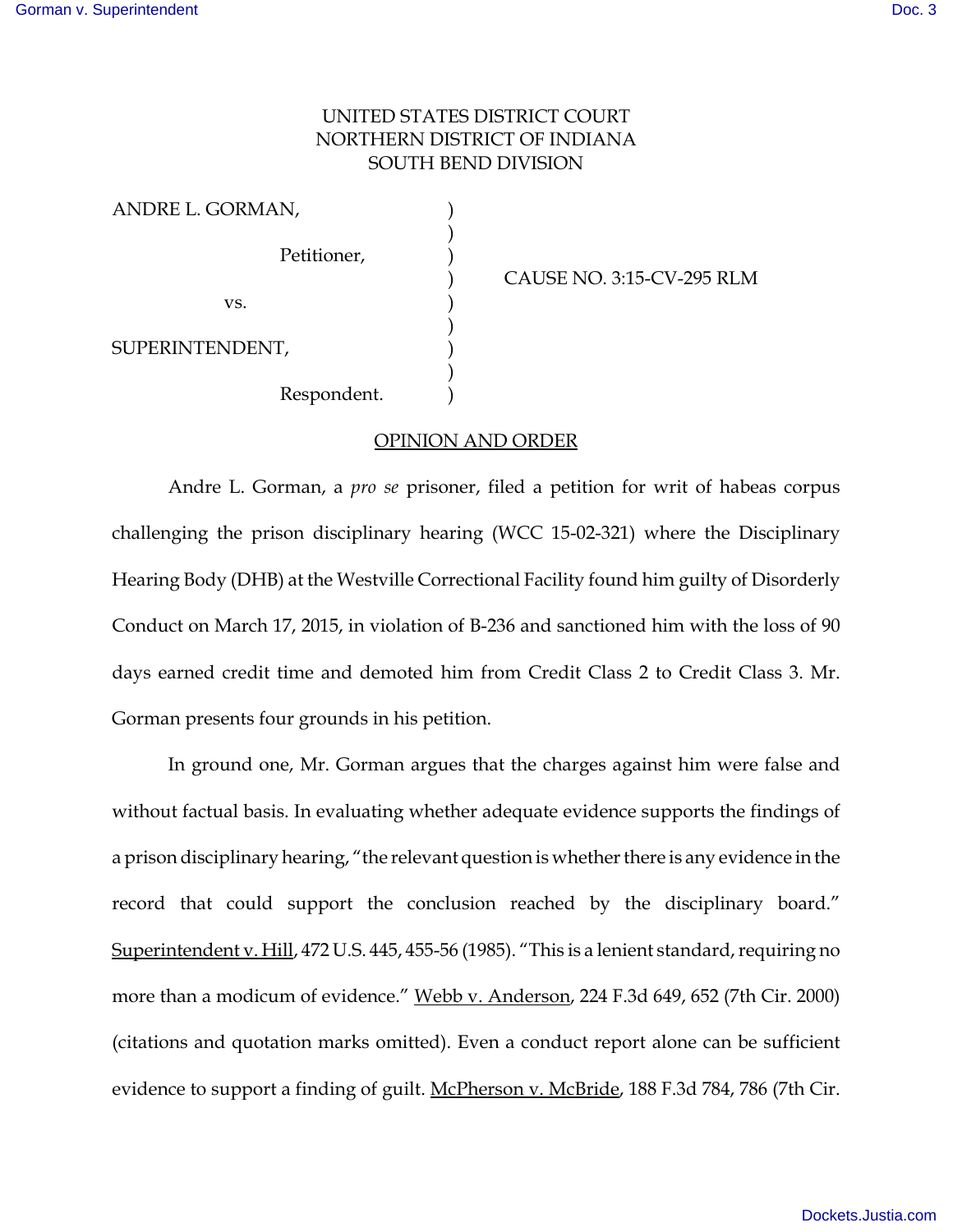1999). Such is the case here.

On 2/18/15 at approximately 1:20 pm offender Andre Gorman yelled at Ms. Hawk, "Get your foot off my neck!" in a loud boisterous voice. I, C. Gann, had Gorman to step into the hallway. As he stepped into the hallway he stated, "That Hefer right there!" as he pointed to Ms. Hawk. I informed him, "you will not be disrespectful towards staff in the law library or in front of me." I told Gorman if he wanted to remain in the law library to have a seat and finish his work. At approximately 1:45 pm Gorman walked out of the law library & became boisterous again and stated, "Just mail my Shit OUT! MAKE SURE IT GOES OUT THIS TIME!!" Andre Gorman 904846 interfered with the running of the law library twice in one session, so far as I had to actually step out of the law library twice because of his behavior. Therefore causing disruption of the law library session.

DE 1-1 at 88. Though Mr. Gorman disputes how disruptive he was and exactly what C. Gann saw and heard, "[i]n reviewing a decision for some evidence, courts are not required to conduct an examination of the entire record, independently assess witness credibility, or weigh the evidence, but only determine whether the prison disciplinary board's decision to revoke good time credits has some factual basis." Superintendent v. Hill, 472 U.S. 445, 457 (1985) (quotations marks and citation omitted). "The Federal Constitution does not require evidence that logically precludes any conclusion but the one reached by the disciplinary board." Superintendent v. Hill, 472 U.S. 445, 457 (1985). The evidence was sufficient to have found Mr. Gorman guilty. Therefore ground one is not a basis for habeas corpus relief.

In ground two, Mr. Gorman argues that the charges were filed against him in retaliation for his having spoken to and embarrassed the complex director. However, "even assuming fraudulent conduct on the part of prison officials, the protection from such arbitrary action is found in the procedures mandated by due process." McPherson v.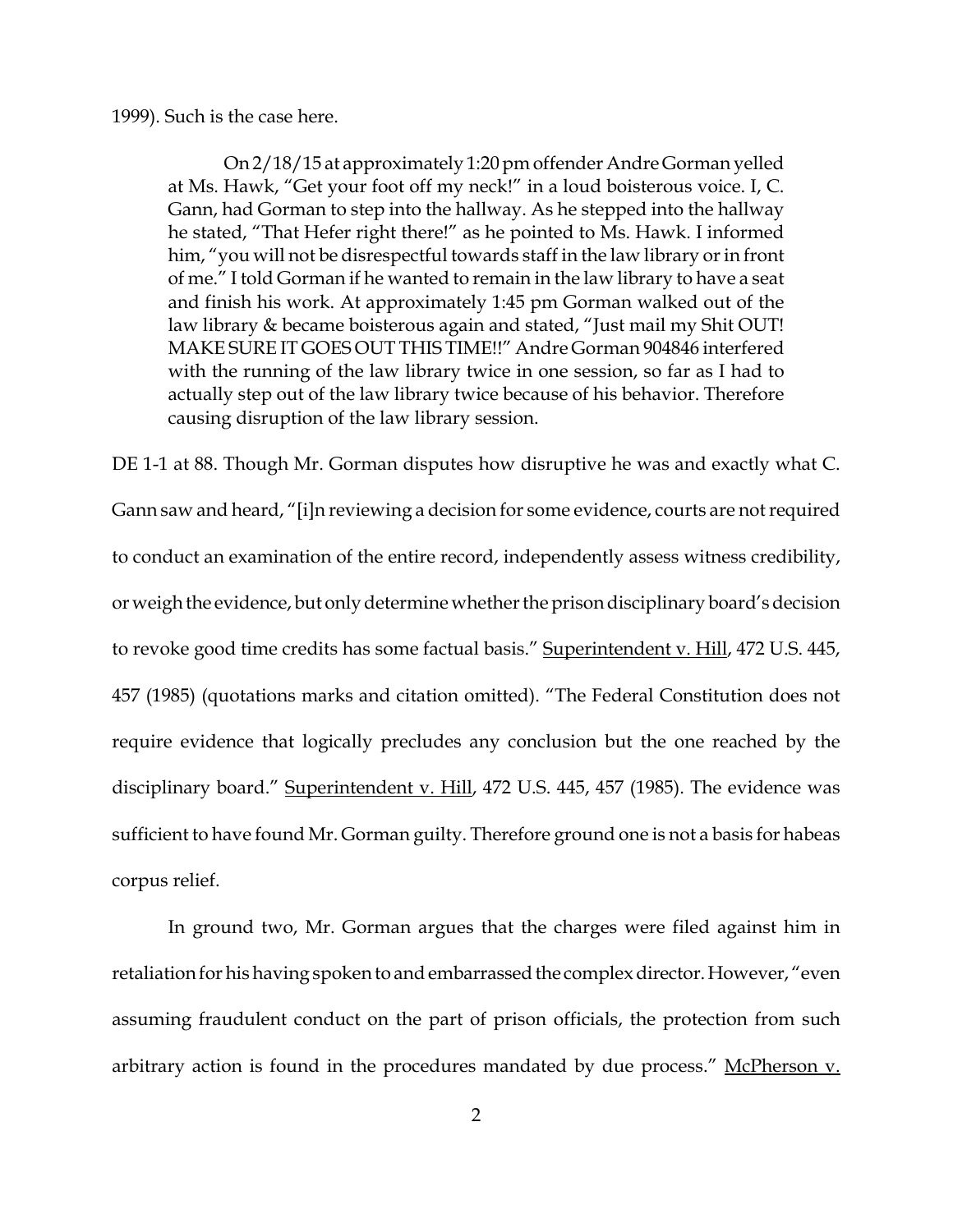McBride, 188 F.3d 784, 787 (7th Cir. 1999). Therefore the motivation for filing the charge against him is not a basis for habeas corpus relief.

In ground three, Mr. Gorman argues that he was punished harshly because he was placed in segregation before his hearing and he received the maximum punishment possible for this level of offense. Harshness isn't a valid basis for challenging a DHB punishment that is within the range of the offense for which the inmate was found guilty. *Cf.* United States ex rel. Long v. Pate, 418 F.2d 1028, 1031 (7th Cir. 1970) (Where a sentence is "within the range established by the legislature . . . this court will not [on habeas corpus review] question the trial judge's discretion in imposing sentence, nor will it question the refusal of the Illinois Supreme Court to reconsider appellant's petition for reduction of sentence."). Mr. Gorman received the maximum punishment, but because it wasn't more than the maximum, ground three isn't a basis for habeas corpus relief.

In ground four, Mr. Gorman argues that the hearing officer wasn't impartial because she called him argumentative and didn't properly consider his mental illness.

An inmate facing disciplinary charges has the right to an impartial decisionmaker. Wolff, 418 U.S. at 571. But "the constitutional standard for impermissible bias is high," Piggie v. Cotton, 342 F.3d 660, 666 (7th Cir. 2003), and an adjudicator is entitled to a presumption of "honesty and integrity" absent clear evidence to the contrary, *see* Withrow v. Larkin, 421 U.S. 35, 47, 95 S. Ct. 1456, 43 L. Ed. 2d 712 (1975). Due process requires disqualification of a decisionmaker who was directly or substantially involved in the underlying incident, Gaither, 236 F.3d at 820, and we have assumed that a decisionmaker might likewise be impermissibly biased if his spouse is a crucial witness in the proceeding, *see* Eads v. Hanks, 280 F.3d 728, 729 (7th Cir. 2002). A hearing officer is not automatically deemed biased, however, simply because he adjudicated or was involved in a previous disciplinary charge against the prisoner. *See* Piggie, 342 F.3d at 666-67; Pannell, 306 F.3d at 502.